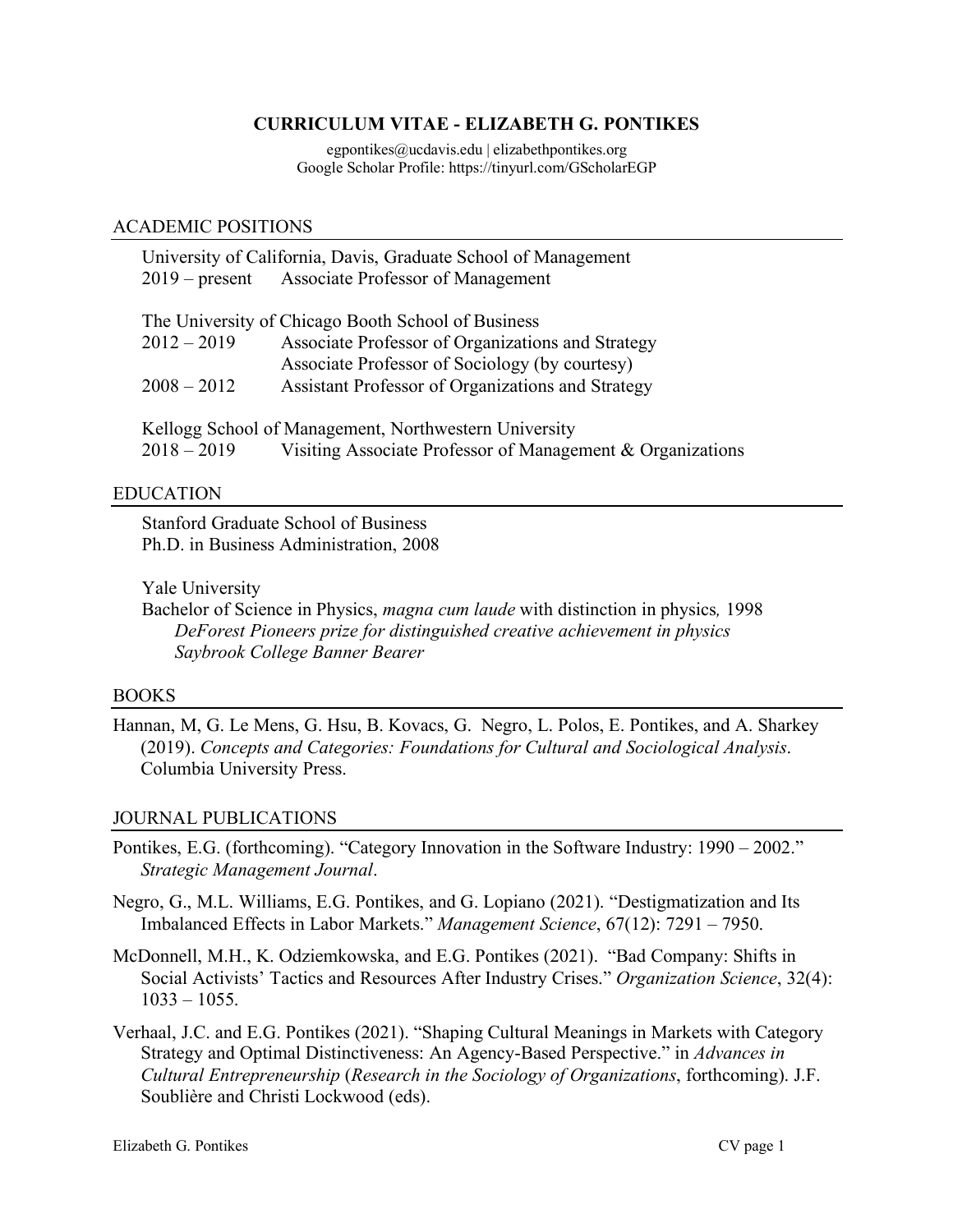- Pontikes, E.G. and V. Rindova (2020). "Shaping Markets Through Temporal, Constructive, and Interactive Agency." *Strategy Science*, 5(3): 149 – 159.
- Pontikes, E.G. (2018). "Category Strategy for Firm Advantage." *Strategy Science*, 3: 620-631.
- Pontikes, E.G. and W.P. Barnett (2017). "The Non-Consensus Entrepreneur: Organizational Responses to Vital Events." *Administrative Science Quarterly*, 62: 140 – 178.
- Pontikes, E.G and R. Kim (2017). "Strategic Categorization." in *From Categories to Categorization: Studies in Sociology, Organizations and Strategy at the Crossroads* (*Research in the Sociology of Organizations*, Volume 51). Durand, R., N. Granqvist, and A. Tyllström (eds), Emerald Publishing Limited, pp. 71-111.
- Pontikes, E.G. and W.P. Barnett (2017). "The Coevolution of Organizational Knowledge and Market Technology." *Strategy Science*, 2: 64 – 82.
- Pontikes, E.G. and W.P. Barnett (2015). "The Persistence of Lenient Market Categories." *Organization Science*, 26: 1415 – 1431.
- Pontikes, E.G. (2015). "Social Classification," in *Emerging Trends in the Social and Behavioral Sciences* (eds.) Robert Scott and Stephen Kosslyn, Hoboken, NJ: John Wiley and Sons.
- Pontikes, E.G. and M.T. Hannan (2014). "An Ecology of Social Categories." *Sociological Science*, 1: 311 – 343.
- Pontikes, E.G. (2012). "Two Sides of the Same Coin: How Ambiguous Classification Affects Multiple Audiences' Evaluations." *Administrative Science Quarterly*, 57: 81 – 118.
- Pontikes, E.G., G. Negro and H. Rao (2010). "Stained Red: A Study of Stigma by Association to Blacklisted Artists during the 'Red Scare in Hollywood, 1945-1960." *American Sociological Review*, 75: 456 – 478.
- Barnett, W.P. and E.G. Pontikes (2008). "The Red Queen, Success Bias, and Organizational Inertia." *Management Science*, 54: 1237 – 1251.
- Barnett, W. P. and E.G. Pontikes (2005). "The Red Queen: History-Dependent Competition Among Organizations." *Research in Organizational Behavior*. Staw, B. & Kramer, R.M. (eds.) Jai Press.

### WORKING PAPERS

- Sharkey, A., E.G. Pontikes, and G. Hsu. "Minding the Gap?: Employee-driven Reputational Pressures in the Wake of Mandated Pay Gap Transparency." 2<sup>nd</sup> R&R requested from *Administrative Science Quarterly*.
- Pontikes, E.G. and H. Rao. "Product Meaning, Involvement, and Specialist Advantage: Evidence from Two Experiments."
- Pontikes, E.G. and A. Sharkey. "Competitive and Descriptive Market Definitions: Effects on Firm Value."
- Pontikes, E.G. "The Categorical Basis of Combination. A Theory and Two Empirical Tests."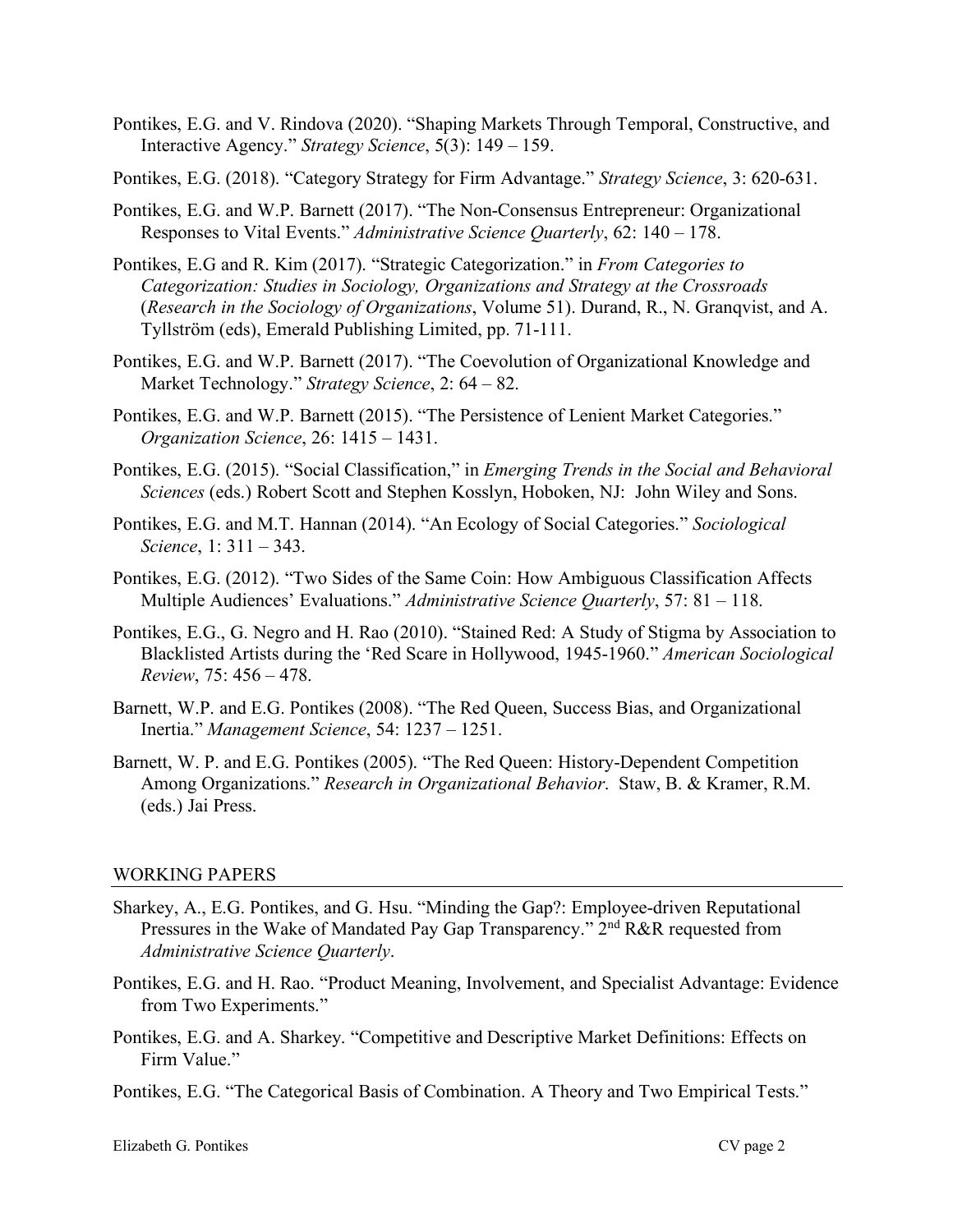"Why do Scientists Disagree?" With Gary Lupyan, James Evans, and Justin Sulik.

## TEACHING

| University of California, Davis, Graduate School of Management<br>Organizational Strategy and Structure (2019 - )<br>Strategic Thinking (2021 - ), in partnership with the Graduate School of Nursing for their<br>Fellowship Program. |
|----------------------------------------------------------------------------------------------------------------------------------------------------------------------------------------------------------------------------------------|
| Kellogg School of Management, Northwestern University<br>Corporate Entrepreneurship: Organization Design for Disruption (2019)<br>Leadership in Organizations (2018 - 2019)                                                            |
| The University of Chicago Booth School of Business<br>Strategy and Structure $(2008 – 2018)$                                                                                                                                           |
| <b>Stanford Graduate School of Business</b><br>Norms and Culture, Stanford Graduate School of Business Alumni Study Group (2005)                                                                                                       |

# CASES

Dandelion Chocolate (2015). University of Chicago Booth School of Business.

# HONORS, GRANTS, AND AWARDS

Outstanding reviewer award, *Organization Science*, 2015 - 2016 William S. Fishman Faculty Scholar, University of Chicago Booth, 2015 – 2017 Initiative on Global Markets Research Grant, University of Chicago Booth, 2015 – 2016 Metaknowledge Research Grant, University of Chicago, 2014 - 2016 Neubauer Family Faculty Fellow, University of Chicago Booth, 2012 – 2013 Charles E. Merrill Faculty Scholar, University of Chicago Booth, 2010 – 2012 Polsky Center Research Grants, University of Chicago Booth, 2010 – 2012 William H. Newman award for outstanding dissertation, Academy of Management, 2008 Louis R. Pondy Award for best paper based on a dissertation, Organization and Management Theory division of the Academy of Management, 2008 Academy of Management Doctoral Consortium, 2007 High Honors, Organizational Behavior Field Exam, Stanford Graduate School of Business, 2004 Fellowships, Stanford Graduate School of Business, 2003 - 2008 *Magna cum laude* with distinction in physics, Yale University, 1998 DeForest Pioneers prize for achievement in physics, Yale University, 1998 Saybrook College Banner Bearer, Yale University, 1998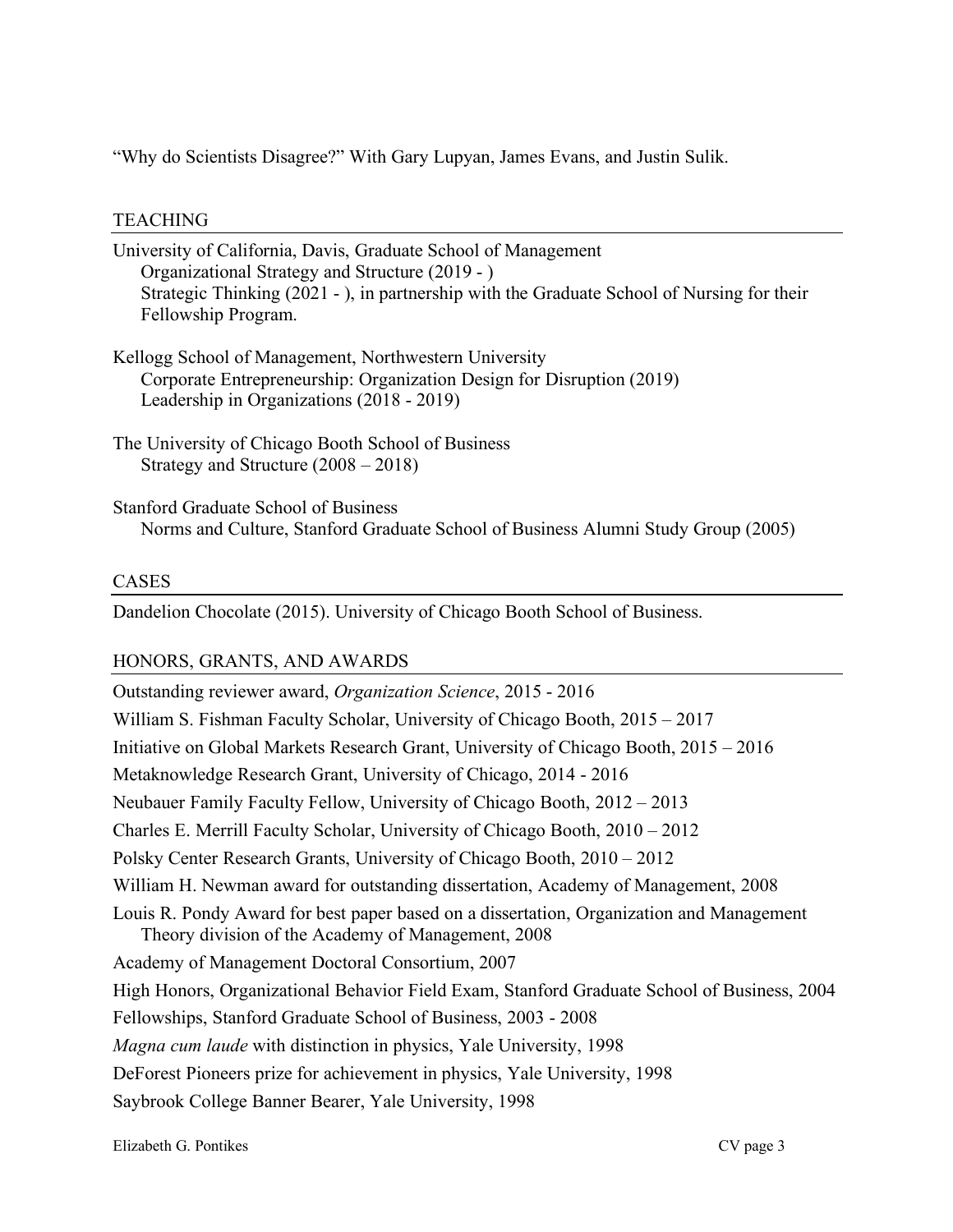### SERVICE

Editorial:

*Management Science* Associate Editor (2020 - ) *Strategy Science* Senior Editor (2020 - ); Contributing Editor (2018 - 2020); *Administrative Science Quarterly* Editorial Board (2022 - ) *Academy of Management Review* Editorial Board (2017 - ) *Organization Science* Editorial Board (2016 - ) *Strategy Science* Editorial Board (2014 – 2018)

University of California, Davis, Graduate School of Management:

Faculty Executive Committee member (2021-2022)

Diversity Committee:

Chair  $(2020 - 2021)$ 

- Instituted the first DBE&I training for faculty, a Learning Experience attended by 25 faculty members.
- Developed a deferred enrollment plan aimed at increasing diversity and inclusion in our student body.
- Creating a diversity packet for faculty to promote practices for enhancing inclusion and belonging in the classroom, including cases with representation, community standards, and suggestions for group formation.

Member (2019 – 2020; 2021-2022)

- Led a study to investigate our application pipeline to identify areas where we can increase student diversity. Recommended an overhaul to our tracking system.
- Co-developed a name pronunciation project to facilitate faculty and students ability to learn the proper pronunciation of names.

University of Chicago Booth School of business:

Organizations and Markets Workshop (various quarters, 2008 – 2017)

Founded and co-organized the seminal Junior Org Theory Conference (2013)

### MEDIA COVERAGE

2021 Best & Brightest MBAs: Samantha Brill, U.C.-Davis. Poets & Quants. Recognized as favorite MBA professor.

The Advantage of Entering a Not-So-Hot Market. MIT Sloan Management Review. April 2017. Little Chocolate's Big Moment. Bloomberg. February 2017.

Entrepreneurs: Bucking the Trend Pays Off. Chicago Booth Review. February 2016.

Entrepreneurs Follow Your Own Market. Interview on The Opening Bell. October 2016.

Elizabeth G. Pontikes CV page 4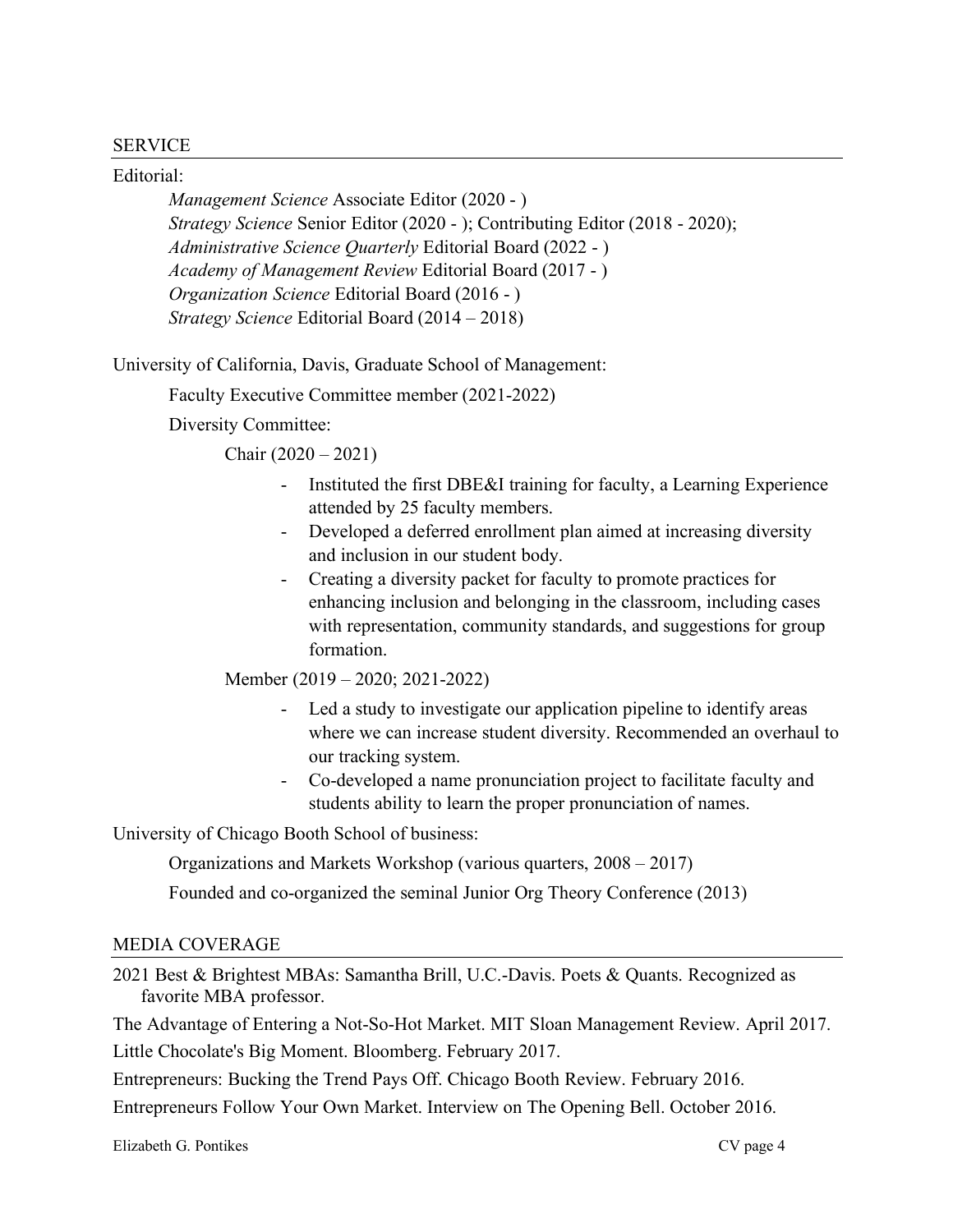- Why You Should Follow Your Instincts to Do Something Different. Entrepreneur.com. September 2016.
- Entrepreneurs Avoiding Consensus Likely to Stay in Market: Study. Business Standard. September 2016. Also available at The Economic Times, India Retailing, and The Statesman.
- "Finding the Next Billion-dollar Company. Want to spot a unicorn? Look for the horse running against the herd." *Insights by Stanford Business*. April, 2016.

"Million Dollar D." *Chicago Business*. October 2013.

- BBC Radio, Interview on Thinking Allowed. October 11, 2010. Discussed findings from "Stained Red" regarding stigma by mere association during the Red Scare in Hollywood.
- *Software Magazine*. Column on Market Position:

"Creating a Sector," Spring 2011.

"Finding the Right Sector," Spring 2012.

*Capital Ideas*, Chicago Booth. October 2009. Feature on "Fitting in or Starting New."

*Portfolio.com.* October 16, 2009. Feature on "Fitting in or Starting New."

## ACADEMIC PRESENTATIONS

- Academy of Management Annual Conference (2020), Virtual. Symposium: Cultural Entrepreneurship Within, Outside, Between and Across Categories. Discussant.
- University of California, Berkeley (2020). Presented "Product Meaning, Involvement, and Specialist Advantage: Evidence from Two Experiments."
- Stanford, GSB (2019). Presented "Competitive and Descriptive Market Definitions: Effects on Firm Value."
- University of California, Davis (2019). Presented "Competitive and Descriptive Market Definitions: Effects on Firm Value."
- University of Michigan, Strategy (2018). Presented "Competitive and Descriptive Market Definitions: Effects on Firm Value."
- UCSB, Technology Management (2018). Presented "Competitive and Descriptive Market Definitions: Effects on Firm Value."
- UC Irvine, Organization and Management (2018). Presented "Competitive and Descriptive Market Definitions: Effects on Firm Value."
- Washington University, Olin (2018). Presented "Competitive and Descriptive Market Definitions: Effects on Firm Value."
- University of Oregon, Lundquist (2018). Presented "Competitive and Descriptive Market Definitions: Effects on Firm Value."
- Economic Sociology Conference (2018). Presented "Bad Company: Tactics, Stigma, and Shifts in Support for Environmental SMOs after the BP Oil Spill."
- Academy of Management Annual Conference (2018), Chicago, IL. PDW: Lean Start-Ups and Innovation Strategy. Presenter.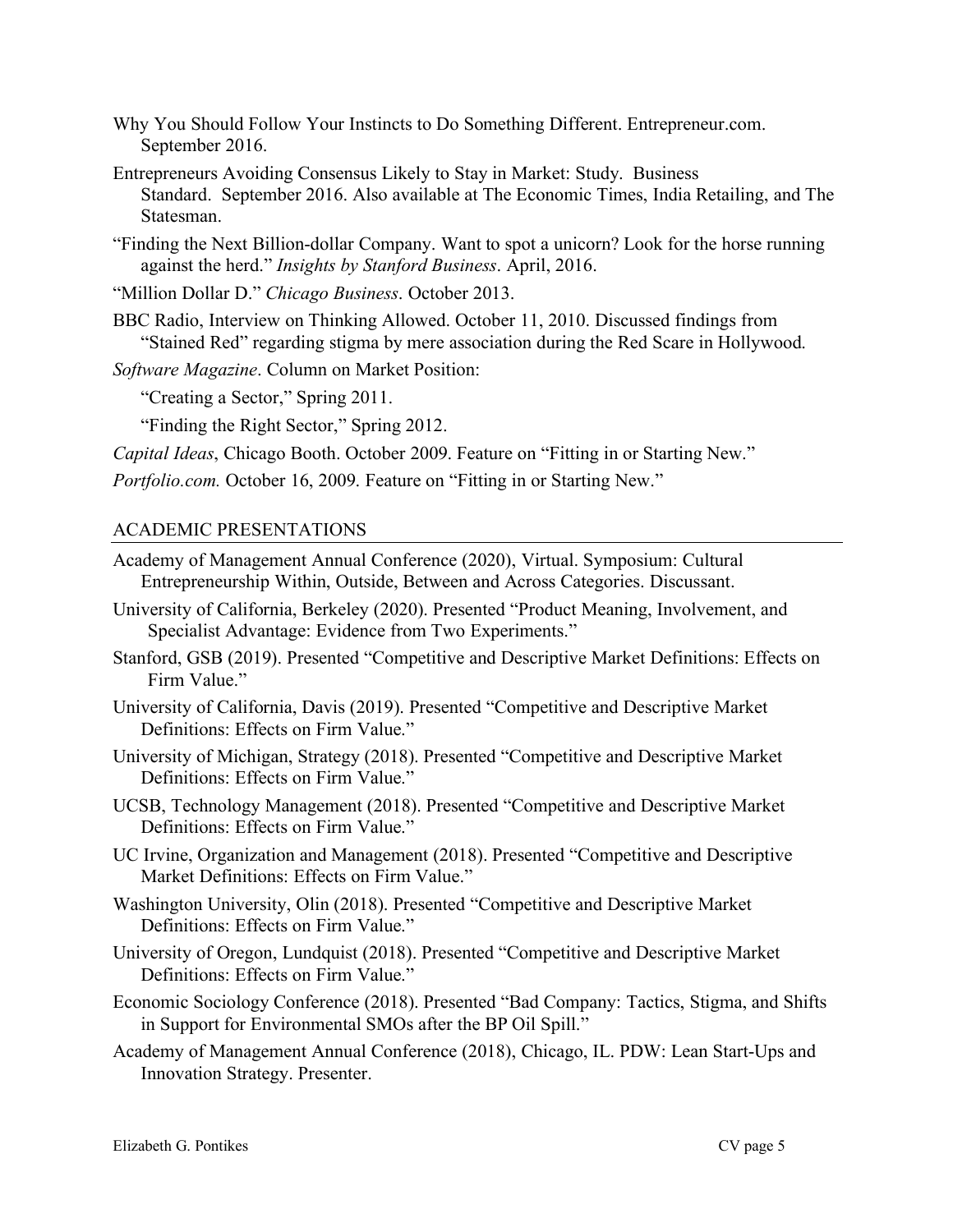- Academy of Management Annual Conference (2018), Chicago, IL. Symposium: Understanding Intra and Inter-Industry Heterogeneity. Presenter.
- Strategy Science Conference (2018). Presented "Category Strategy for Firm Advantage."
- Academy of Management Annual Conference (2017), Atlanta, GA. Presented "Construing Novelty: Category Boundaries and Venture Capital Investment in Recombination."
- Annual Meeting of Organizational Ecologists, Madrid, Spain (2017). Presented: McDonnell, M and Pontikes, E.G. "Bad Company: Tactics, Stigma, and Shifts in Support for Environmental SMOs after the BP Oil Spill."
- Harvard Business School (2017). Presented "Concept Innovation in the Software Industry: 1990 - 2002."
- Kellogg School of Management, Northwestern University (2017). Presented "Construing Novelty: Category Boundaries and Venture Capital Investment in Entrepreneurs' Recombination."
- Olin Business School, Washington University (2017). Presented "Concept Innovation in the Software Industry: 1990 - 2002."
- Rotman School of Management, University of Toronto (2017). Presented "Construing Novelty: Category Boundaries and Venture Capital Investment in Entrepreneurs' Recombination."
- London Business School (2017). Presented "Construing Novelty: Category Boundaries and Venture Capital Investment in Entrepreneurs' Recombination."
- Tuck School of Business, Dartmouth College (2017). Presented "Construing Novelty: Category Boundaries and Venture Capital Investment in Entrepreneurs' Recombination."
- Stanford Graduate School of Business, Evolutionary Perspectives on Strategy (2016). Invited to present "The Coevolution of Organizational Knowledge and Technology" (with W. Barnett).
- Harvard Business School (2015). Presented "Perspectives on Recombination."
- Boston University Questrom School of Business (2015). Presented "Perspectives on Recombination."
- MIT Economic Sociology Conference (2015). Discussant on sociology of entrepreneurship.
- Academy of Management Annual Conference (2015), Vancouver, BC. Symposium: Breathing Life into Technology. Presenter.
- Academy of Management Annual Conference (2015), Vancouver, BC. Author on paper "Destigmatization improves hiring and liking for the stigmatized more than for their mere associates."
- Academy of Management Annual Conference (2015), Vancouver, BC. PDW: The Social Construction of Markets. Presenter.
- Academy of Management Annual Conference (2015), Vancouver, BC. Symposium: Unpacking Reputation: Benefits, Burdens, and Contingencies. Author on paper presented.
- Eighteenth Annual Meeting of Organizational Ecologists, Istanbul, Turkey (2015). Presented: Negro, G., Williams, M. and Pontikes, E.G. Observational and Experimental Evidence of Imbalance in Destigmatization.
- Columbia, NYU and Princeton: Text Analysis Conference II. Presented: "Identity in Rap Music: A Textual Analysis" (with D. Phillips and G. Negro).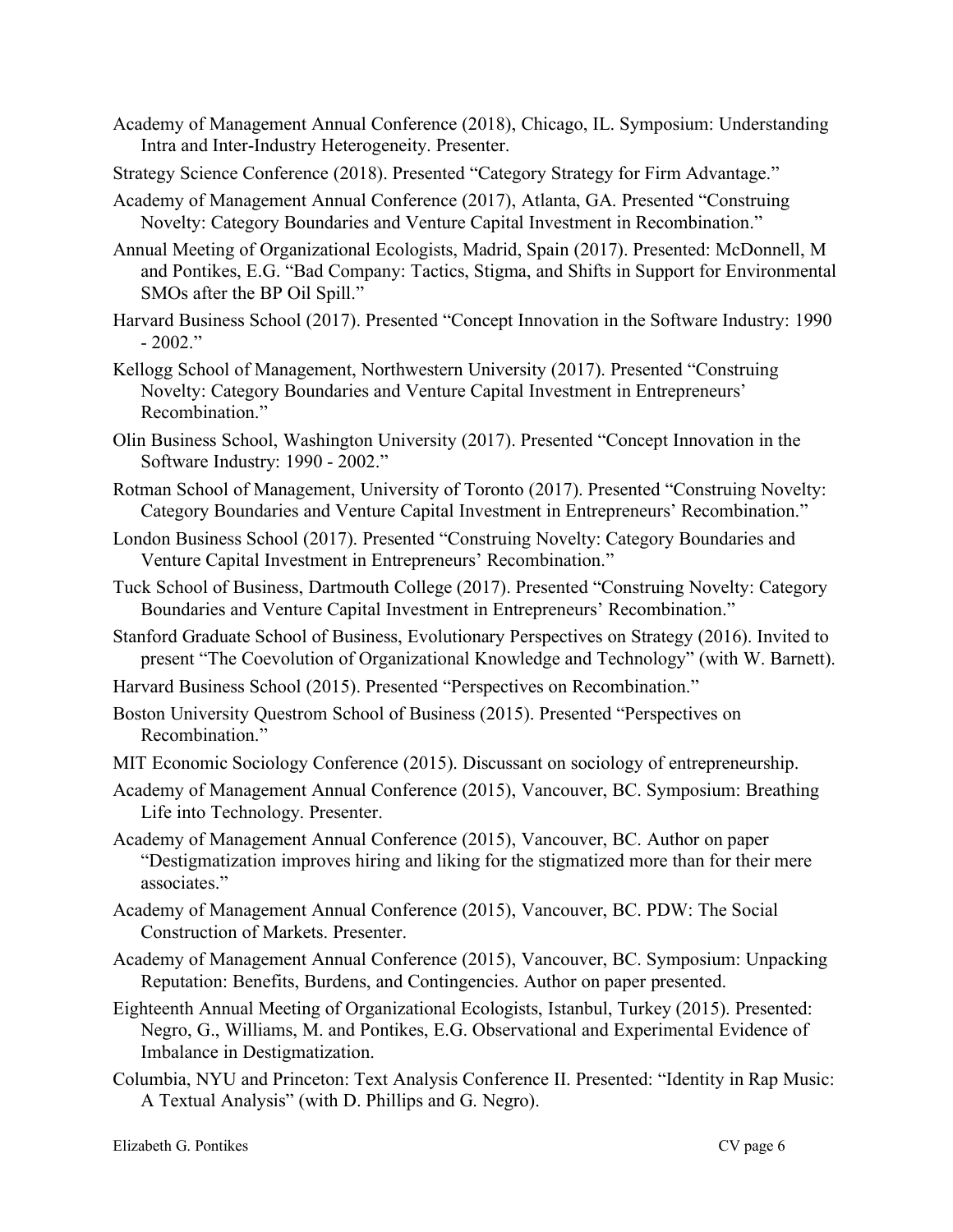- Academy of Management Annual Conference (2014), Philadelphia, Pennsylvania. PDW: From Stable and Static Categories to a Dynamic View on Categories and Categorization. Presenter.
- Academy of Management Annual Conference (2014), Philadelphia, Pennsylvania. Symposium: Industry Evolution Revisited. Presenter. Awarded Best Symposium by the OMT division.
- Academy of Management Annual Conference (2014), Philadelphia, Pennsylvania. PDW: From Revisiting the Product Ontology. Presenter.
- Academy of Management Annual Conference (2014), Philadelphia, Pennsylvania. Symposium: Product Demography in Management and Organization Theory. Presenter.
- Seventeenth Annual Meeting of Organizational Ecologists, Barcelona, Spain (2014). Presented: Pontikes, E.G. Perspectives on Recombination.
- Georgetown University (2014). Presented: Presented: Pontikes, E.G. Perspectives on Recombination.
- Smith Entrepreneurship Conference, College Park, Maryland (2014). Presented: Pontikes, E.G. Perspectives on Recombination.
- American Sociological Association, New York, New York (2013). Paper Presentation: Pontikes E.G. and W.P. Barnett. The Persistence of Lenient Market Categories.
- American Sociological Association, New York, New York (2013). Round Table: Pontikes E.G. and M.T. Hannan. An Ecology of Market Categories.
- Sixteenth Annual Meeting of Organizational Ecologists, Budapest, Hungary (2013). Presented: Pontikes, E.G. Mediators and Market Evolution.
- Academy of Management Annual Conference, Boston, Massachusetts (2012). Presented: Pontikes, E.G. and W.P. Barnett. Organizational Knowledge and Technological Change.
- Fifteenth Annual Meeting of Organizational Ecologists, Copenhagen, Denmark (2012). Presented: Pontikes, E.G. and W.P. Barnett. The Persistence of Lenient Market Spaces.
- Academy of Management Annual Conference, San Antonio, Texas, Professional Development Workshop (2011). Presented: Pontikes, E.G. and W.P. Barnett. Entry Selection into Ambiguous Market Spaces.
- University of Chicago Booth School of Business, Organizations and Markets workshop (2010). Presented: Pontikes, E.G. Organizational Entry and the Persistence of Ambiguous Market Spaces.
- Harvard Business School (2010). Presented: Pontikes, E.G. Two Sides of the Same Coin: How Category Ambiguity Affects Multiple Audience Evaluations.
- Hass School of Business, University of California Berkeley (2010). Presented: Pontikes, E.G. Two Sides of the Same Coin: How Category Ambiguity Affects Multiple Audience Evaluations
- Academy of Management Annual Conference, Montreal, Quebec (2010). Presented: Pontikes, E.G. Two Sides of the Same Coin: How Category Ambiguity Affects Multiple Audience Evaluations.
- Thirteenth Annual Meeting of Organizational Ecologists, Helsinki, Finland (2010). Presented: Pontikes, E.G. and W.P. Barnett. Exuberance and Hesitation Following Iconic Events: Why Nonconformity Pays after Salient Successes and Failures.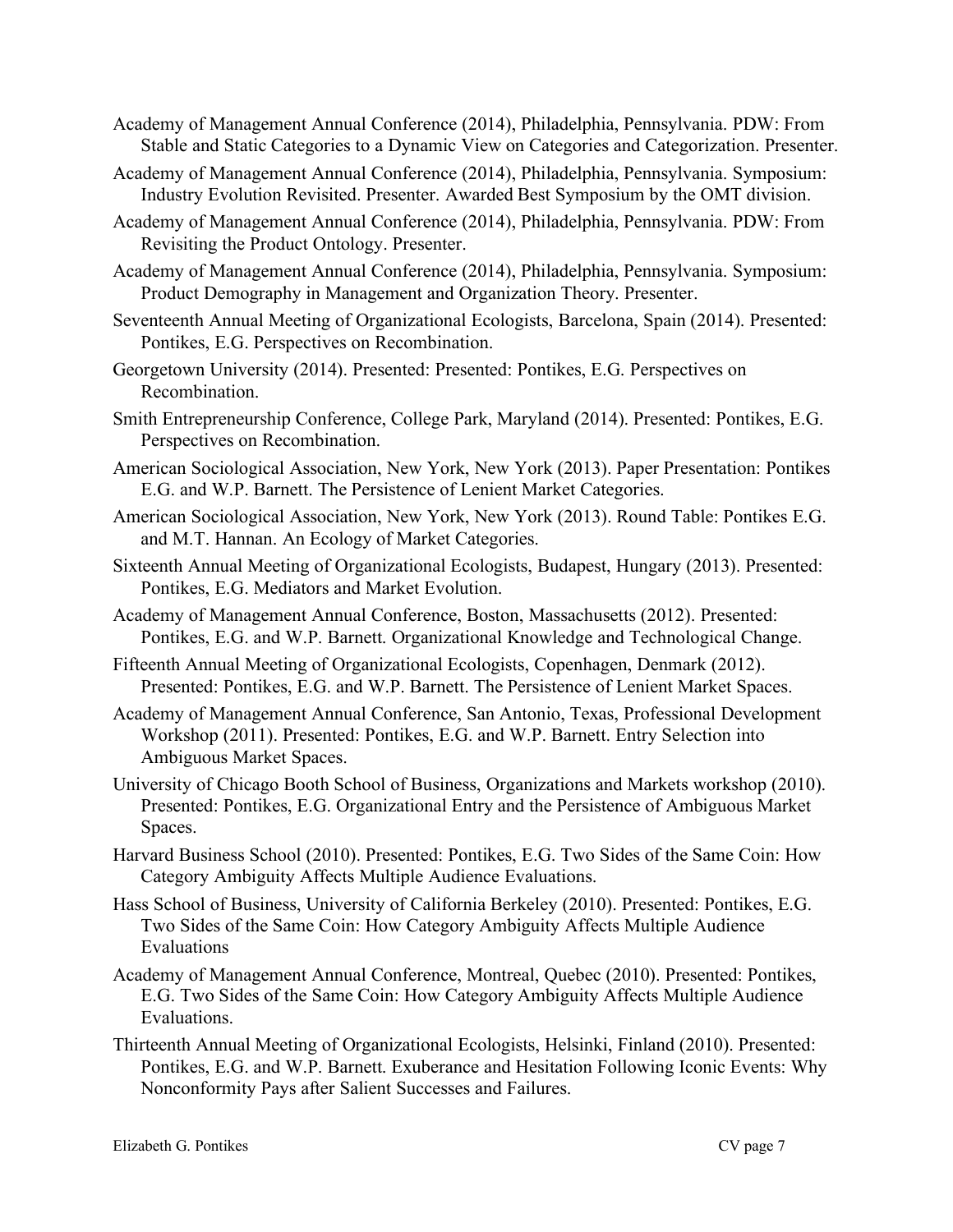- Princeton University, Center for the Study of Social Organization (2010). Presented: Two Sides of the Same Coin: How Category Ambiguity Affects Multiple Audience Evaluations.
- University of Michigan Ross School of Business (2009). Presented: Two Sides of the Same Coin: How Category Ambiguity Affects Multiple Audience Evaluations.
- Twelfth Annual Meeting of Organizational Ecologists, Vienna, Italy (2008). Presented: Pontikes, E.G.. Two Sides of the Same Coin: How Category Ambiguity Affects Multiple Audience Evaluations.
- Academy of Management Annual Conference, Chicago, Illinois (2009). Presented: Pontikes, E.G., Knowledge Cohesion and Category Growth.
- Northwestern University Kellogg School of Management (2008). Presented: Fitting in or Starting New? An Analysis of Invention, Constraint, and the Emergence of New Categories in the Software Industry.
- MIT Harvard Economic Sociology Seminar (2008). Presented: Fitting in or Starting New? An Analysis of Invention, Constraint, and the Emergence of New Categories in the Software Industry.
- Eleventh Annual Meeting of Organizational Ecologists, Antwerp, Belgium (2008). Pontikes, E.G. Knowledge Cohesion and Category Growth.
- Academy of Management Annual Conference, Anaheim, California (2008). Presented: Pontikes, E.G. Fitting in or Starting New? An Analysis of Invention, Constraint, and the Emergence of New Categories in the Software Industry.
- Academy of Management Annual Conference, Anaheim, California (2008). Presented: Pontikes, E.G. & Barnett, W.P., Stigma and Halo Following Iconic Events: Why Nonconformity Pays after Salient Successes and Failures.
- Academy of Management Annual Conference, Philadelphia Pennsylvania (2007). Presented: Pontikes, E.G., Knowledge sharing or competition? How knowledge space crowding affects knowledge progress and market survival.
- Academy of Management Annual Conference, Philadelphia Pennsylvania (2007). Presented: Pontikes, E.G, G. Negro & H. Rao. Negative Categories and the Transmission of Stigma.
- Academy of Management Annual Conference, Philadelphia Pennsylvania (2007). Presented: Pontikes, E.G. & W.P. Barnett. How Adaptive is R&D? Cumulative Research and Technical Change in Organizational Communities.
- Tenth Annual Meeting of Organizational Ecologists. Istanbul, Turkey (2007). Presented: Pontikes, E.G. Knowledge sharing or competition? How knowledge space crowding affects knowledge progress and market survival.
- Academy of Management Annual Conference, Atlanta, Georgia, PDW for Ecology and Technology (2006). Presented: Pontikes, E.G. & Barnett, W.P.. Technical Change Among Organizational Communities.
- Academy of Management Annual Conference, Atlanta, Georgia (2006). Presented: Pontikes, E.G. Learning from Others: How Knowledge Crowding Exacerbates the Effects of Organizational Inertia.
- Ninth Annual Meeting of Organizational Ecologists, Sintra, Portugal (2006). Presented: Pontikes, E.G. & Barnett, W.P. A Community Perspective on Organizational Innovation.